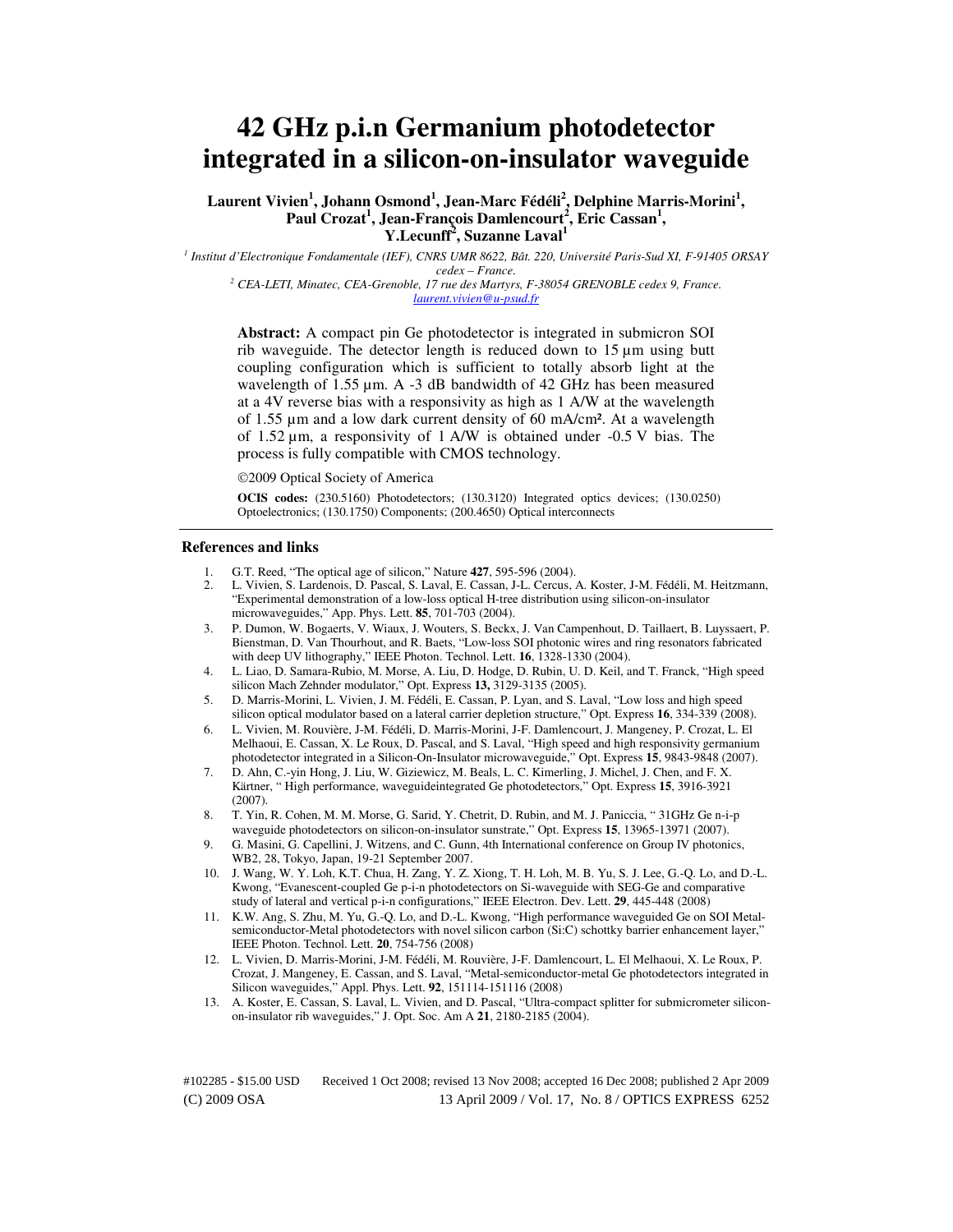14. T. Tsuchizawa, K. Yamada, H. Fukuda, T. Watanabe, J. Takahashi, M. Takahashi, T. Shoji, E. Tamechika, S. Itabashi, and H. Morita, "Microphotonics Devices Based on Silicon Micro-Fabrication Technology," IEEE J. Sel. Top. Quantum Electron. **11**, 232-240 (2005).

### **1. Introduction**

Numerous works have been reported on silicon-based photonics for several years with a strong evolution in the field of active components in the last years [1]. The main raison of such an increasing interest is due to the possibility firstly to use optics to overcome the bottlenecks of metallic interconnects and secondly to reduce the cost and foot-print of circuits for optical telecommunication applications. Silicon is a good candidate thanks in particular to the possibility to monolithically integrate photonics with CMOS circuits. Various passive [2- 3] and active building blocks have been experimentally demonstrated with impressive breakthroughs on optical modulators [4-5] and germanium photodetectors [6-11]. The latter is one of the main building blocks for numerous applications either to monitor slow light intensity variations or to detect high speed optical signals. Two kinds of approaches can be considered to detect near-infrared light in the silicon-based platform: surface illuminated photodetectors and integrated photodetectors. Since 2007, significant results have been reported on high speed germanium-on-silicon photodetectors integrated in silicon-based waveguides [6-11], using either pin or MSM structures, at the wavelengths of 1.55µm and 1.3 µm.

We report here recent works on compact Ge-on-Si pin photodetectors integrated in silicon-on-insulator rib waveguide with improved performances: low dark current, high cutoff frequency and high responsivity at the wavelength of 1.55µm.

#### **2. Description and fabrication**

Schematic views of the waveguide Ge photodetector integration and cross section of pin diode are presented in fig. 1(a) and 1(b). Ge-on-Si photodetector is integrated at the end of a SOI rib waveguide. This configuration allows a good overlap of the guided mode in the SOI waveguide with the absorbing Ge layer.

Furthermore, such an integration insures a low wavelength dependence and the coupling efficiency from the waveguide to the Ge film is the same in the whole telecom range. The rib waveguide has a total height of 0.38 µm, a width of 660 nm and an etching depth of 110 nm. Single-mode propagation for TE polarization at a wavelength of  $1.55 \mu m$  is achieved with this waveguide geometry.

<sup>15.</sup> S. Lardenois, D. Pascal, L. Vivien, E. Cassan, S. Laval, R. Orobtchouck, M. Heitzmann, N. Bouzaida, L. Mollard, Opt. Letters **28**, 1150-1152 (2003).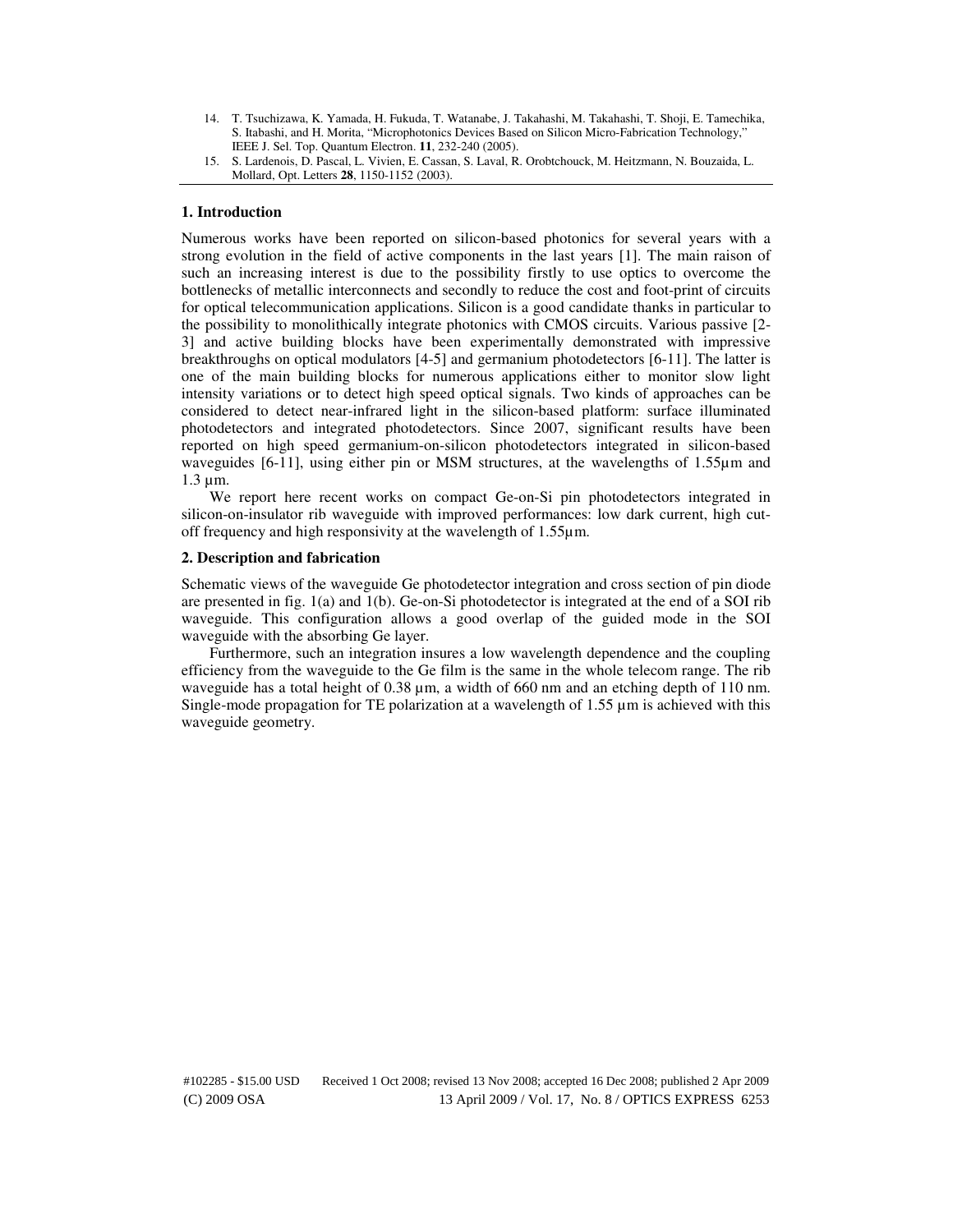

Fig. 1. (a) Schematic views of pin germanium photodetector integrated in SOI waveguide. The photodetector length and width are  $15 \mu m$  and  $3 \mu m$ , respectively. (b) cross section of the pin diode.

Passive photonic devices like waveguides and beam splitters are processed on a 8-inch SOI wafer with 1µm thick buried oxide layer and a 0.4 µm thick silicon film using Deep-UV lithography followed by dry etching. A silicon recess is etched in the silicon film down to 55 nm residual thickness. Its length is  $15\mu$ m and the width is  $10 \mu$ m. The photodetector length has been chosen to allow a total absorption of the light at the wavelength of  $1.55 \mu m$ . This recess is locally implanted with phosphorus followed by thermal annealing at 1050°C for 30 seconds to form the P+ ohmic contact. Germanium is then selectively grown by Reduced Pressure Chemical Vapour Deposition (RP-CVD) in the silicon recess. A 40 nm thick Ge buffer layer at low temperature  $(400^{\circ}C)$  is followed by a 300 nm thick Ge film at higher temperature (730°C) and finally by a 90 nm thick P-doped Ge layer. An annealing step is performed to reduce the threading dislocation density in the Ge layer. Bottom contacts are defined by UV lithography followed by an etching step down to the P+ silicon region which defines simultaneously a 3µm wide Ge mesa in between, as shown in fig 2b. A 300 nm thick silicon dioxide  $(SiO<sub>2</sub>)$  layer is then deposited onto the wafer using plasma-enhanced chemical vapour deposition (PECVD). Openings on both top P+ and bottom N+ regions are patterned in the silicon dioxide and a Ti/TiN/AlCu metal stack is deposited to form top and bottom contacts. A top view and a SEM cross section of the complete device is shown in Fig. 2(a) and 2(b).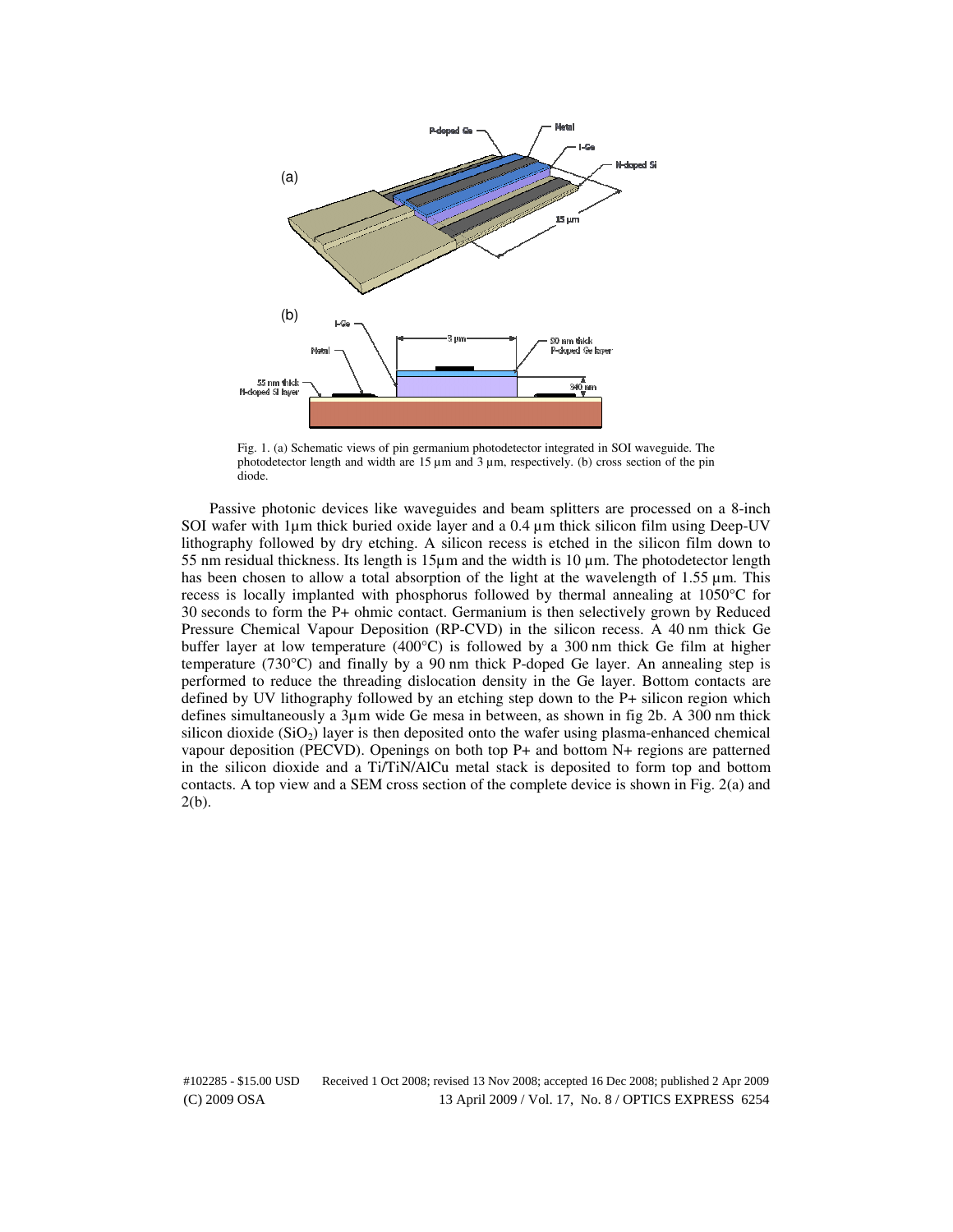

Fig. 2. (a) Optical microscopy top view of the photodetector integrated at the end of SOI waveguide. The reference waveguide is a rib waveguide of the same dimensions as the input waveguide, covered by SiO<sub>2</sub>, and that is used for optical responsivity calibration (b) SEM cross-section view of the complete pin Ge photodetector.

## **3. Experimental results**

The dark current-voltage  $(I-V)$  characteristics of the 15  $\mu$ m long and 3  $\mu$ m wide pin Ge photodiode are reported in fig 3. A dark current as low as 18 nA at a reverse bias of 1V has been obtained which corresponds to a current density of about 60 mA/cm² (figure 3). The leakage current is mainly due to dislocations in the Ge layer and sidewall roughness of the Ge mesa.



Fig. 3. Dark current as a function of voltage of Ge pin diode integrated in SOI waveguide. The Ge mesa width and length are  $3 \mu$ m and  $15 \mu$ m, respectively.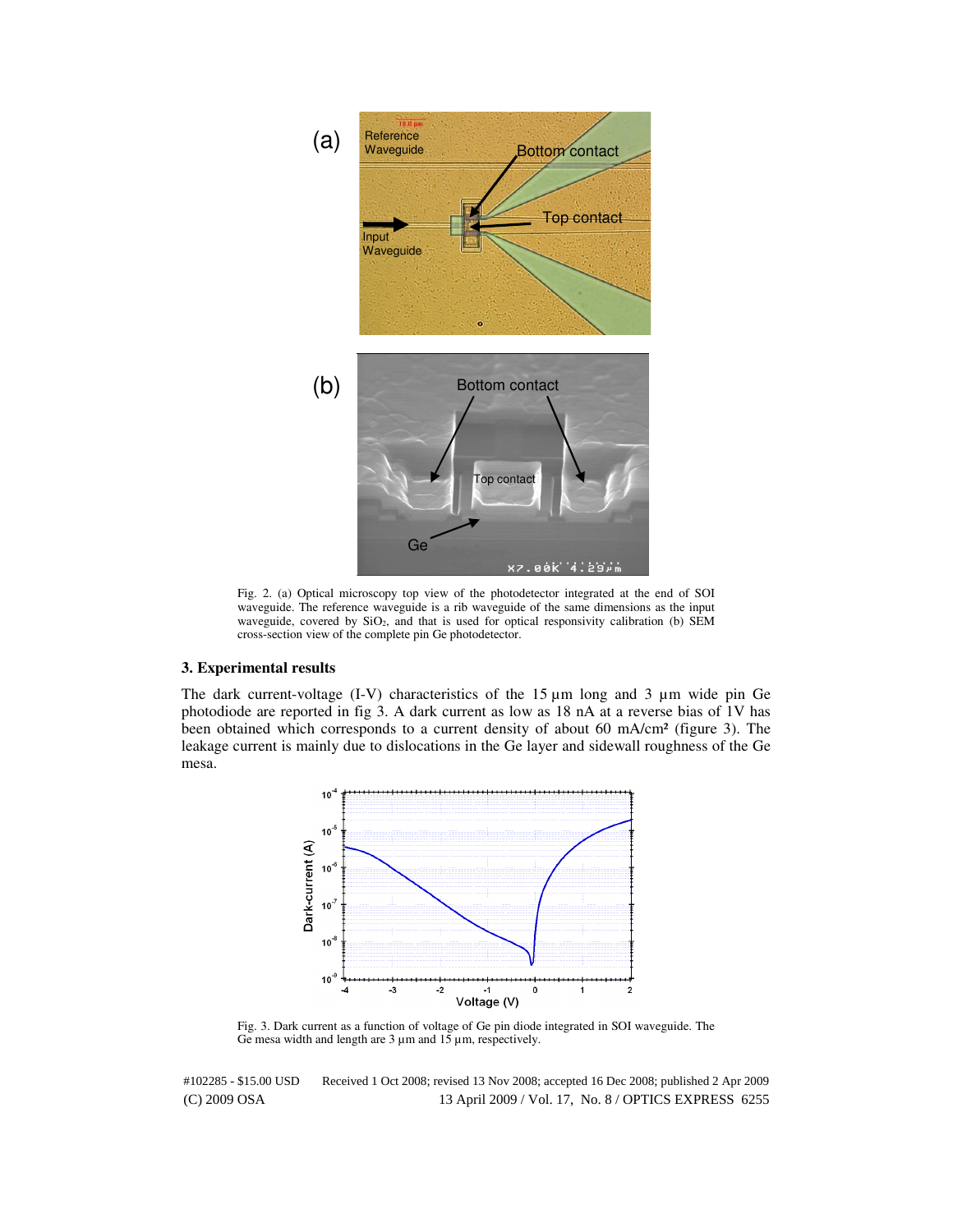Under illumination, photocurrent is then generated. A tunable laser source centered at a wavelength of 1.55  $\mu$ m at TE polarization is coupled into the SOI waveguide using a lensed fiber.

The guided light beam is then equally divided using a star coupler [13] into two branches. The detector is inserted in the first branch and the second branch is used as a reference which by measuring the optical output power, allows evaluating the power at the photodetector input. The responsivity is defined as the ratio of the generated photocurrent by the input power estimated from the reference branch. The input power measurement takes into account the propagation loss of the rib waveguide  $(\sim 1 \text{ dB/cm})$  and the waveguide length difference. The measured responsivity is given in fig. 4(a) as a function of the reverse bias and as a function of the wavelength in fig. 4(b).

The responsivity value at  $1.55 \mu m$  is 0.2 A/W at 0V bias and rapidly increases to about 0.9 A/W at 0.3 V reverse bias to finally reach 1 A/W at 4V reverse bias which corresponds to an external quantum efficiency of  $80\%$ . At  $-0.5\text{ V}$ , the responsivity is 1 A/W at the wavelength of  $1.52 \mu$ m and is still 0.2 A/W at  $1.6 \mu$ m. The external responsivity considering a good fiber coupler  $(\langle 1dB \rangle)$  [14], low propagation loss  $(\sim 0.1 \text{ dB/cm})$  [15] and internal photodetector responsivity (~1 A/W), is still higher than 0.8 A/W.



Fig. 4. Responsivity of the pin Ge photodetector integrated in SOI waveguide (a) as a function of the reverse bias a 1.55  $\mu$ m and (b) as a function of the wavelength at -0.5 V bias. The photodetector length and width are 15  $\mu$ m and 3  $\mu$ m respectively.

The -3 dB bandwidth is determined using a classical RF experiment set-up. A linearly TE polarized light beam at the wavelength of around 1.5 µm is butt-coupled into the waveguide using a polarization-maintaining lensed fiber. The integrated Ge-on-Si pin photodector is biased using 50 GHz microwave probes. The photocurrent is measured using a lightwave component analyzer which provides measurements from 0.1 GHz to 50 GHz. The normalized optical responses as a function of frequency, from 0.1 GHz to 50 GHz, are plotted in fig. 5.